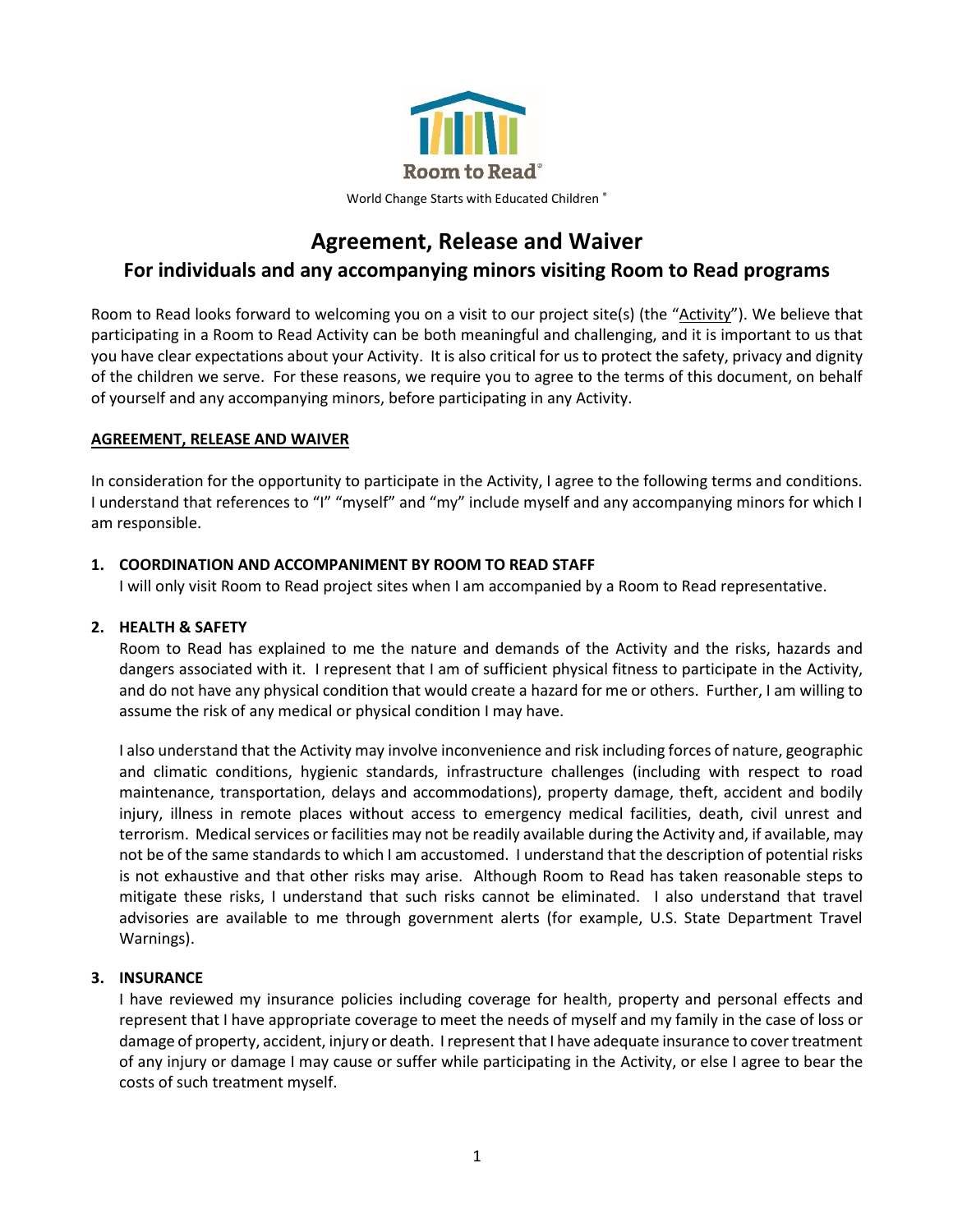In case of an emergency illness or injury where I am unable to make a decision for myself, I authorize Room to Read to obtain appropriate medical treatment for myself, including evacuation, and I will assume the responsibility for payment of any such medical expense. I certify that I am aware Room to Read does not provide medical or evacuation coverage for any reason and that I carry the responsibility to purchase this insurance if I so desire.

#### **4. THIRD PARTIES**

I understand that Room to Read may contract with independent contractors to provide goods and services during the visit, including for transportation, food and other services. I understand that while Room to Read takes reasonable steps to select quality vendors, Room to Read has no control over and accepts no responsibility for the actions of any independent contractors providing goods or services in relation to the Activity, and I agree that, as a result, Room to Read is not liable for any negligent or willful act or failure to act of any such person or entity, or of any other third party.

I also understand that in connection with the Activity I may have opportunities to participate in tangential activities, such as visiting local schools, educational projects and/or Room to Read offices and warehouses, interacting with local partners, community members, government officials, other non-profits, and/or spending time outside of the Activity with Room to Read staff and volunteers. I understand that Room to Read has no control over and accepts no responsibility for any injury or illness or loss that may result from any such tangential activities.

## **5. ASSUMPTION OF RISK AND RELEASE**

I acknowledge that my participation in the Activity is purely voluntary. Knowing the risks described above and in consideration of being permitted to participate in the Activity, I am willing to accept the risks and uncertainty involved as being an integral part of the Activity. I expressly assume all of the risks and responsibilities surrounding my participation in the Activity, and to the maximum extent permitted by California law I agree to forever release, indemnify and agree not to make any claim against Room to Read for any loss or liability for injury to person or property which I may suffer, or for which I may be liable to any other person, during my participation in the Activity or tangential activities including periods in transit.

# **6. CHILD INTERACTIONS**

I acknowledge that I have received, read a copy of and agree to abide by Room to Read's Child Protection Code of Conduct. As a condition of my participation in the Activity, I agree to abide by Room to Read's Child Protection Policy including the Code of Conduct. I understand that breach of the Child Protection Code of Conduct constitutes an act of misconduct and is grounds for termination of my participation in the Activity and/or legal action. In the event of such termination of my participation in the Activity, I expressly agree and promise to accept and assume all of the risks, responsibilities and consequences resulting from my misconduct and not to hold Room to Read responsible for any of my actions or any additional costs including but not limited to those that may result from early termination of my participation in the Activity.

# **7. CONSENT TO IMAGE USE**

I give my consent to Room to Read to take and use photos, recordings or film of me (and any accompanying minors) for the purposes of promoting Room to Read. I understand that such images or recordings may be published in newspapers, magazines, online through Room to Read's website, blog and other social media, or broadcast on television.

#### **8. IMAGES CAPTURED BY ME**

Any images or footage I capture during my visit and share via personal social media will be in agreement with Room to Read's media documentation requirements.

A. Informing/obtaining consent for public use of images. In accordance with guidance from Room to Read, I agree to respect cultural sensitivities identified and abide by local traditions or restrictions for capturing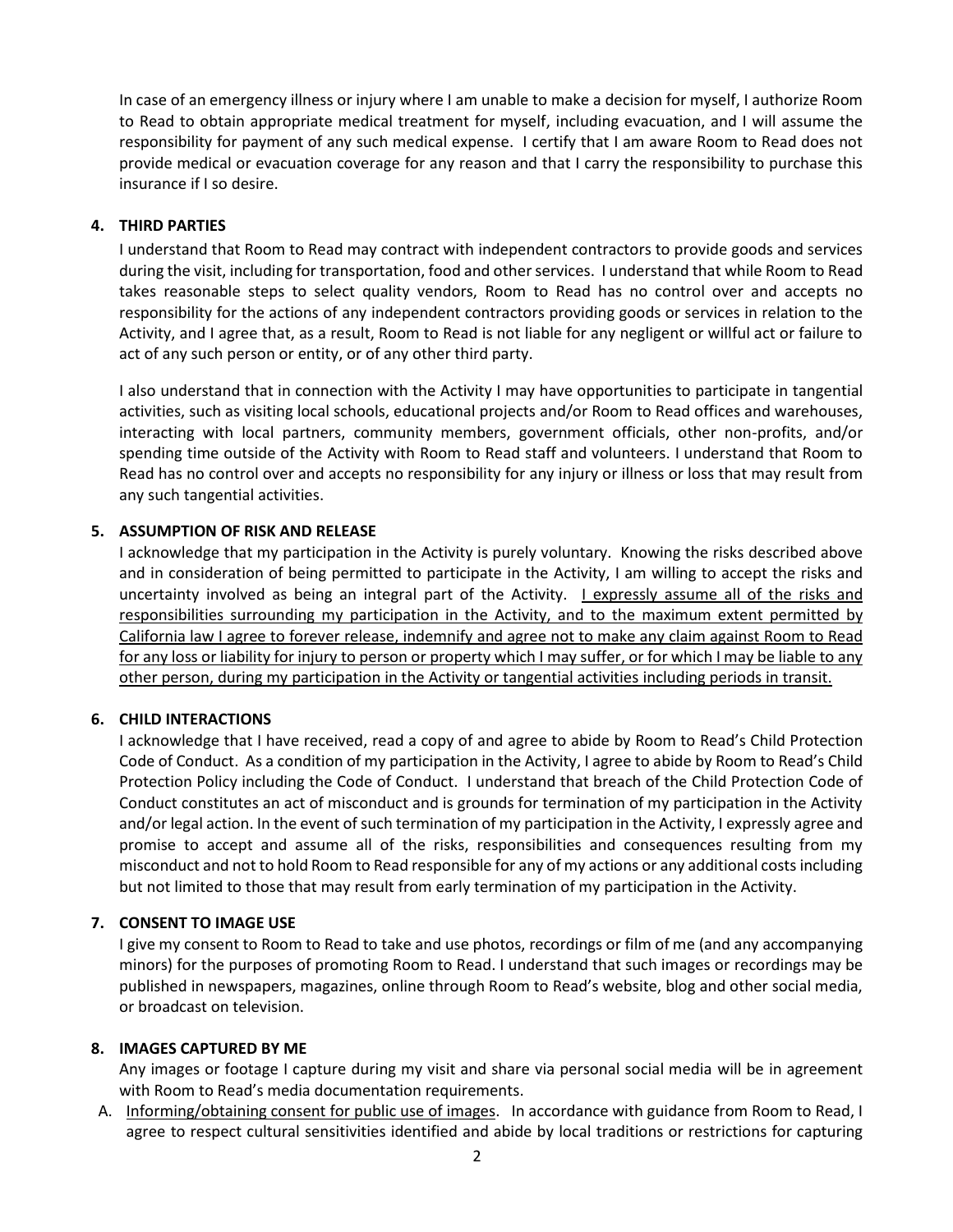and reproducing personal images. Before recording, photographing or filming a child, I will work with designated Room to Read staff to verbally inform the child in the local language of how the documentation (recording, photograph or film) will be publically used. If notified as necessary by Room to Read staff, I will also obtain verbal consent from the child, parent, guardian, school authority or community leader.

- B. Form of documentation. I will ensure that the recordings, photographs, films, videos and any digital media are produced, used or reproduced as follows:
	- a) Children will be presented in a dignified and respectful manner and not in a vulnerable, demeaning or submissive manner. Children must be adequately clothed and not in poses that could be seen as sexually suggestive.
	- b) Documentation, when distributed publically, will not have corresponding text accompanying any image that may identify a child:
		- Never use a child's last name
		- Never give the name of the child's school or specific location
		- Never share sensitive personal information (such as medical conditions or past trauma)
	- c) Documentation, when distributed publically, will contain only factual representation of the context and the facts.
	- d) Any labels used for storing and/or sending (electronically or by mail) photographs, films, video, DVDs and other such digital media will not reveal the full identity of a child, and must follow Room to Read's Branding Guidelines and Identity Standards. For example, Room to Read media files typically only refer to a child by his/her first name and country.
- C. Ethical Uses of Photography. I understand that Room to Read is committed to respecting children, and I will consider whether beneficiaries may experience negative consequences as a result of having their photo used. The value and importance of using a photograph should always be weighed against any repercussions to the photographic subjects' reputation, privacy and integrity.

I agree to follow the following principles of ethical uses of photography:

| <b>Principles of Ethical Use of Photography</b>                                                                                                                                                                                                                                                                                                                                                                                                                                                                                                                                                                                                                                                                                                                                                           | <b>Practical Application of Principles</b>                                                                                                                                                                                                                                                                                                                                                                                                                                                                                                                                                                                                          |
|-----------------------------------------------------------------------------------------------------------------------------------------------------------------------------------------------------------------------------------------------------------------------------------------------------------------------------------------------------------------------------------------------------------------------------------------------------------------------------------------------------------------------------------------------------------------------------------------------------------------------------------------------------------------------------------------------------------------------------------------------------------------------------------------------------------|-----------------------------------------------------------------------------------------------------------------------------------------------------------------------------------------------------------------------------------------------------------------------------------------------------------------------------------------------------------------------------------------------------------------------------------------------------------------------------------------------------------------------------------------------------------------------------------------------------------------------------------------------------|
| Autonomy - In what way can I show respect for a<br>person's right to decline or consent to photography?<br><b>Do No Harm</b> - Am I creating and using photos in a<br>manner that will do no harm to persons appearing in<br>photos?<br>Do Good - What is my intention or purpose for taking<br>this photo? How can I use a photo to promote a good<br>cause while ensuring that I do no harm to individuals in<br>photos?<br><b>Fidelity</b> - Am I using photos in a context that fairly<br>represents the real situation, subject identity, or<br>physical location of the image? What steps am I taking<br>to properly credit the photographer?<br><b>Justice</b> - Am I photographing people and communities<br>with the same respect I would show to neighbors and<br>strangers in my home country? | All photo subjects have the ability to give or decline<br>permission to be photographed. Always ask before<br>taking a photo and be respectful of the person's<br>decision.<br>Never photograph someone in a situation that puts<br>$\bullet$<br>him/her at risk, portrays personal or sensitive<br>information, or compromises privacy or safety.<br>Never distort the true context, content, or meaning<br>of a photograph. Do not make false statements<br>about the photo content or context in your captions.<br>Always give credit to the photographer.<br>Never take a photograph that would embarrass or<br>strip dignity from the subject. |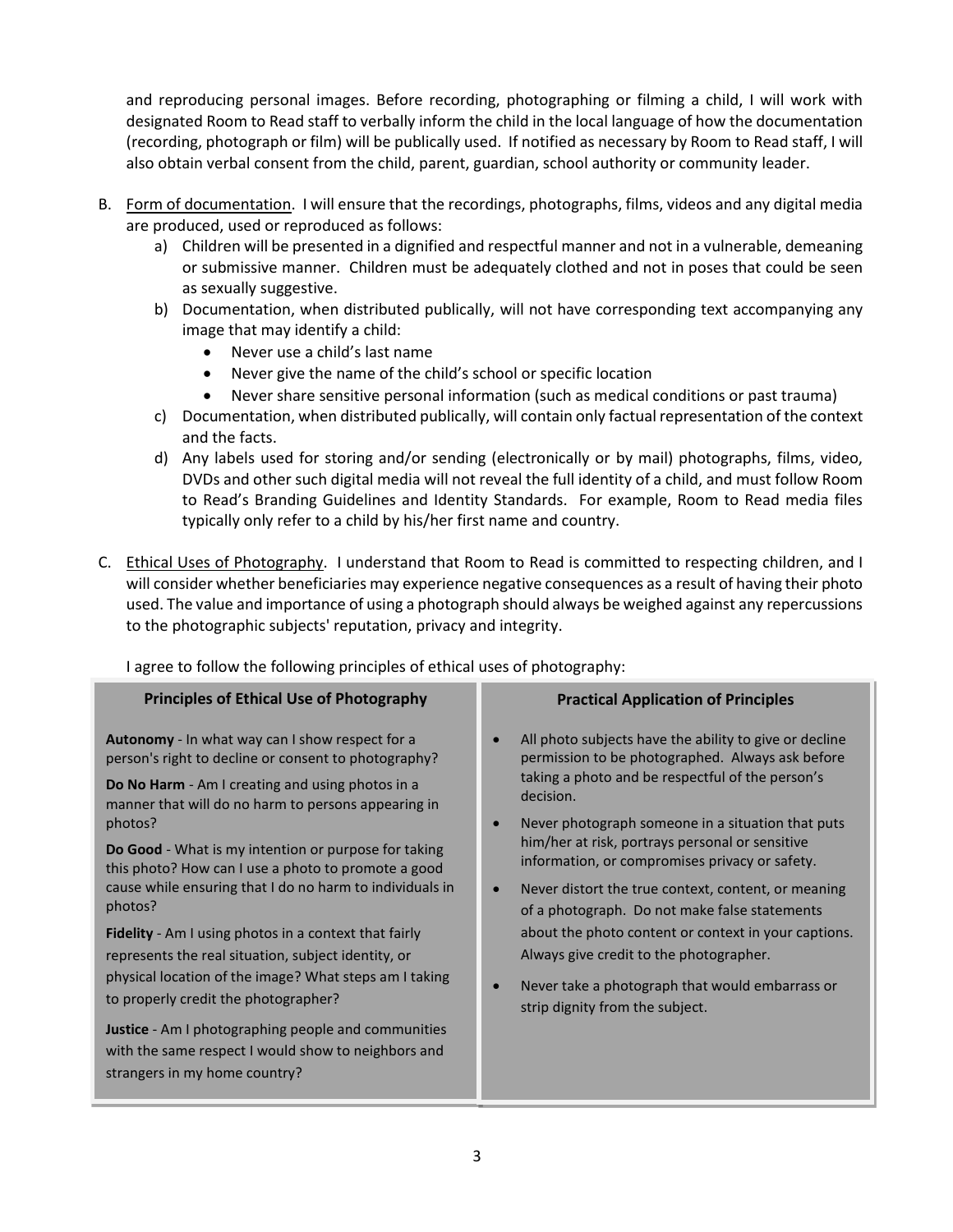#### **9. FOR CORPORATE PARTNER VISITORS ONLY: USE OF IMAGES**

I understand that Room to Read is permitting my company to use media content captured of Room to Read projects and beneficiaries only for the following promotional purposes:

- a) Internal use such as email, internal blog or intranet that educate about engagement with Room to Read.
- b) External use for corporate social responsibility (CSR) purposes, including, but not limited to annual CSR reports, public relations, external blog, "About Us" or philanthropic sections on the official corporate website.

I also understand that this permission does *not* extend to the use of Room to Read images for the promotion of any corporate products or services, unless previously agreed to in writing.

#### **10. CHANGES AND CANCELLATION POLICY**

I accept that the terms and itineraries of the Activity may change and that Room to Read reserves the right, at its discretion, to cancel any departure or make any alteration in the itinerary as deemed necessary and/or appropriate. I also understand that cancellations and last minute changes to Activities are both disruptive and disheartening for the local team and community who have worked to coordinate my visit, and can potentially cause problems with future relationships for Room to Read. I further understand if there are any circumstances that result in the need to change or cancel the visit, I am responsible for communicating this to Room to Read as soon as possible.

By signing this Agreement, I acknowledge that I have had sufficient opportunity to read and understand this entire document and I agree to be bound by its terms. If any part of this Agreement, Release and Waiver is deemed unenforceable under the laws of California and the United States, all the other parts shall be given full effect to the extent possible. I further understand that by refusing to sign this Agreement, I will not be permitted to participate in the Activity.

I have read, understand and voluntarily agree to the terms and conditions above.

| <b>Name of Visitor (PRINT)</b> |  |
|--------------------------------|--|
|                                |  |

**Signature of Visitor \_\_\_\_\_\_\_\_\_\_\_\_\_\_\_\_\_\_\_\_\_\_\_\_\_\_\_\_\_\_\_\_\_\_\_\_\_\_\_\_\_\_\_\_Date\_\_\_\_\_\_\_\_\_\_\_\_\_\_\_\_\_\_\_\_**

**Accompanying Minors:** Parent's or Guardian's Additional Permission

(Must be completed for participants under the age of 18)

I, as a parent or guardian of the below named minors, hereby give my permission for my child or ward to participate in the Activity and further agree, individually and on behalf of my child or ward, to the terms of the above.

|                                                                                                                                                                                                                                | Date |
|--------------------------------------------------------------------------------------------------------------------------------------------------------------------------------------------------------------------------------|------|
|                                                                                                                                                                                                                                |      |
| Signature of Minor (where relevant) (PRINT) [1982] [1982] [1983] [1983] [1983] [1983] [1983] [1983] [1983] [1983] [1983] [1983] [1983] [1983] [1983] [1983] [1983] [1983] [1983] [1983] [1983] [1983] [1983] [1983] [1983] [19 | Date |
|                                                                                                                                                                                                                                |      |
| Signature of Minor (where relevant) (PRINT) [198] [198] [198] [198] [198] [198] [198] [198] [198] [198] [198] [198] [198] [198] [198] [198] [198] [198] [198] [198] [198] [198] [198] [198] [198] [198] [198] [198] [198] [198 | Date |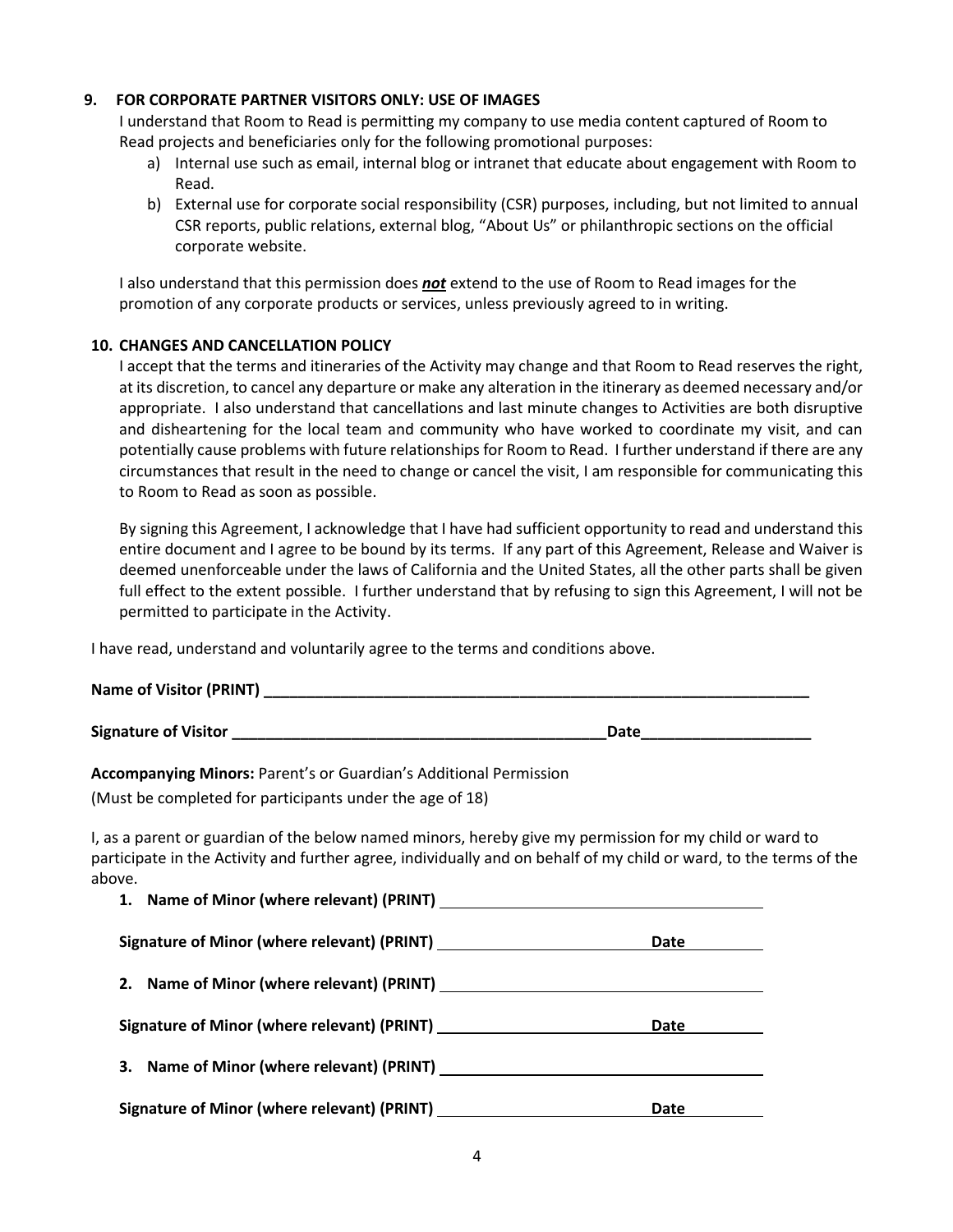

# **Room to Read Child Protection Code of Conduct**

**To be presented to all Room to Read employees, board members, volunteers, interns, donors, vendors, contractors, implementation partners, and any Room to Read visitors to Room to Read programs (hereinafter, referred to together as "Room to Read Representatives.")**

It is expected that all Room to Read Representatives treat each child<sup>3</sup> they come in contact with in a respectful and dignified manner. To this end, Room to Read expects all Room to Read Representatives to abide by the following guidelines. A Room to Read Representative shall:

- Not abuse or exploit any child;
- Not engage in any form of sexual activity, act or relationship with a child under the age of 18 regardless of the age of majority or consent under local law or local custom. Mistaken belief of the child's age is not a defense;
- Not use language or behavior that is discriminatory, harassing, abusive, sexually provocative, demeaning or culturally inappropriate;
- Treat each child with respect and dignity and ensure that children are allowed the same access to Room to Read's programs and resources regardless of caste, race, color, sex, gender, sexual or gender orientation, language, religion, political or other opinion, national, ethnic or social origin, property, disability, birth or other status;
- Act sensibly and sensitively in any communication that involves children, including listening and responding to Room to Read Children;
- Use all computers, mobile phones and video or digital cameras in a lawful manner, and never use them to exploit or harass a child or to access child pornography;
- Not hire or use children for domestic or other labor which may be inappropriate or illegal, regardless of local practice; and
- Take seriously any reports of actual or suspected child abuse.

# **It is important for Room to Read Representatives working in contact with Room to Read Children to:**

- Be aware of and manage situations which may present risks of child abuse or exploitation;
- Plan and organize the work and the workplace so as to minimize risks of child abuse or exploitation;
- Facilitate a culture of openness to enable any issues or concerns of child abuse or exploitation to be raised or discussed; and
- Facilitate a culture of accountability within the organization so that poor practice or potentially abusive or exploitative behavior does not go unchallenged.

# **Accordingly, when working directly with Room to Read Children, the following additional rules apply.**

When dealing with Room to Read Children, a Room to Read Representative shall:

- Wherever possible, ensure that another adult is present when working in the proximity of Room to Read Children, unless prior notification of their manager of the arrangement is obtained;
- Not use physical punishment or discipline;
- Not single out any Room to Read Child with special attention or gifts;